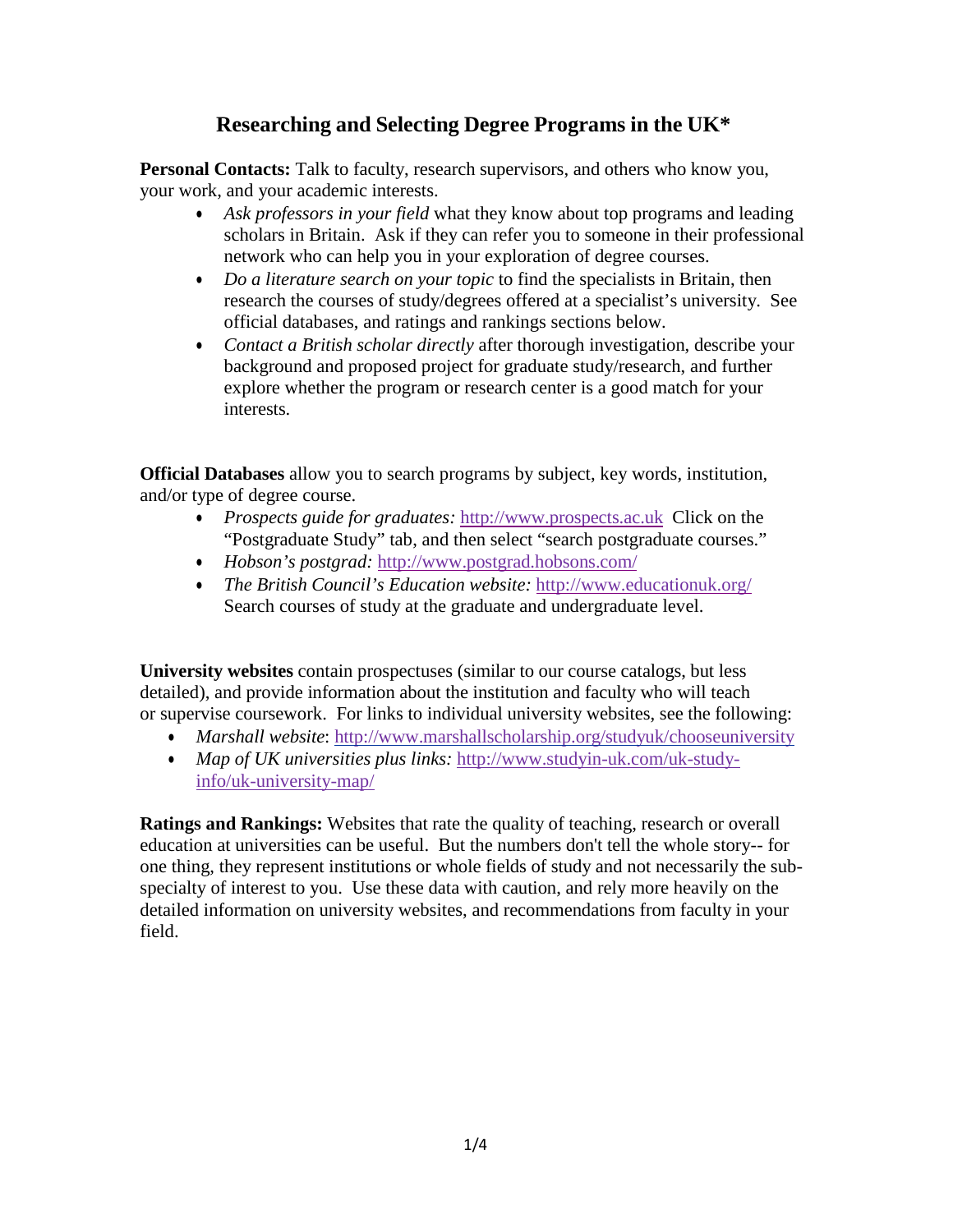- *League Tables* are published in the popular press. These ratings are based on measures that include entry standards, student/faculty ratios, library and facilities expenditure, completion rates, and salaries two years out. These sources tend to emphasize undergraduate programs, but the information can also be helpful for exploring postgraduate degree courses.
	- o *The Complete University Guide <https://www.thecompleteuniversityguide.co.uk/league-tables/rankings>*
	- o *Education Guardian University Guide:* <https://www.theguardian.com/education/universityguide>
- *Research Assessment Exercise:*
	- o <http://www.ref.ac.uk/2014/>
	- o [https://www.timeshighereducation.com/student/best-universities/best](https://www.timeshighereducation.com/student/best-universities/best-universities-uk)[universities-uk](https://www.timeshighereducation.com/student/best-universities/best-universities-uk)

The Research Assessment Exercise is carried out every five years to assess the quality of research in selected fields at UK universities. The Guardian guide includes interactive tables that you may sort on various indicators, depending on your priorities.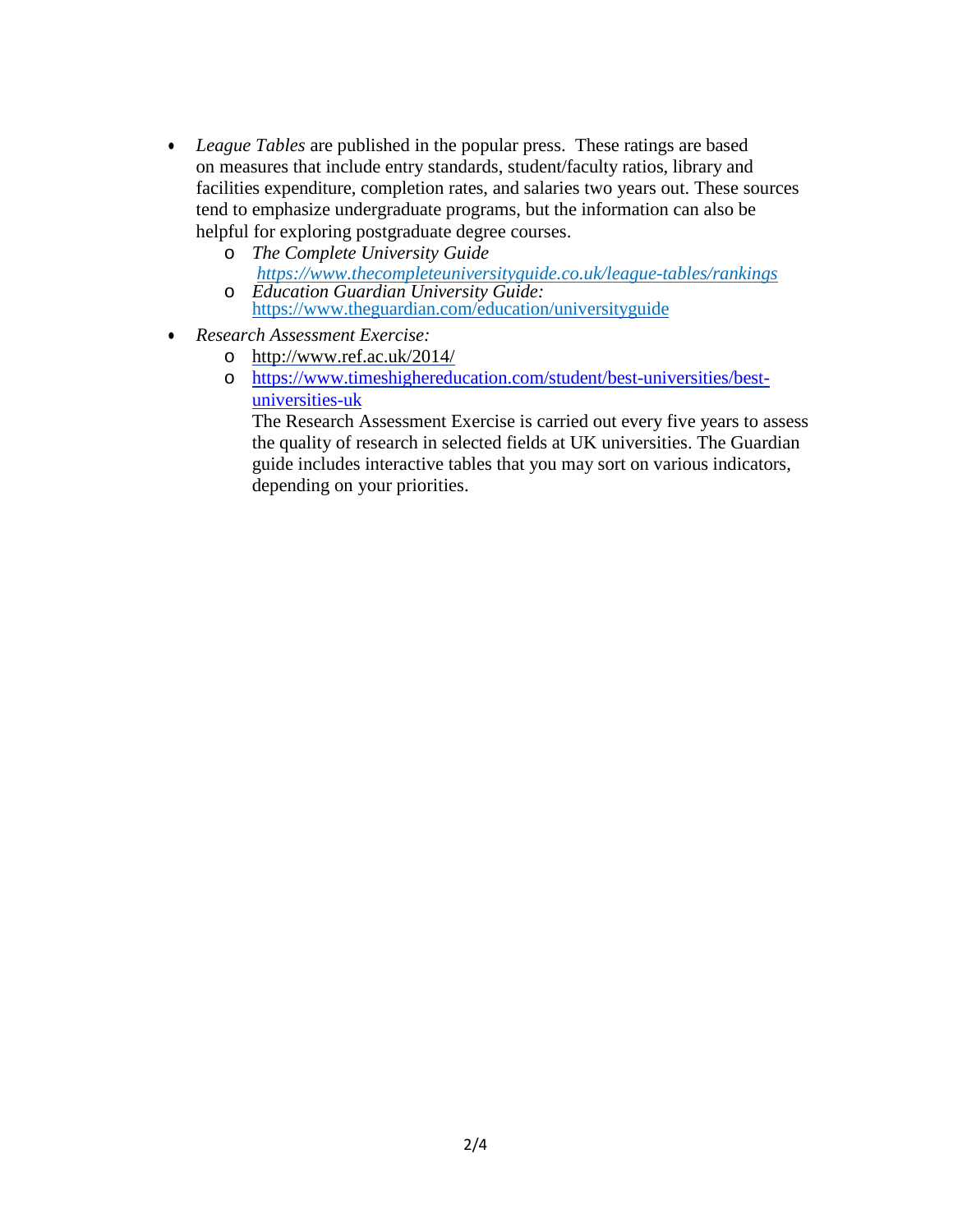## **Understanding British Education Terminology**

British degree terminology can be confusing for Americans. The information below may be helpful as you research your options. In years past many Rhodes and Marshall Scholarship recipients studied for a second bachelor's degree. Recently more American scholars have chosen a master's degree; in fact, the Marshall no longer allows a second bachelor's degree. (Since a doctoral degree requires a minimum of three years of study, Marshall and Rhodes scholars are encouraged to pursue a pre-doctoral degree.) The important distinction among master's degrees is between taught and research degrees. As you investigate courses of study, review the admission requirements for different programs and degree levels. Seek advice if in doubt.

## **Degrees**

A *taught master's program* usually has a thesis component and possibly exams during the last third of the course. Research may grow out of coursework but is usually limited to a 10-20,000-word paper (or dissertation as the British would say). You do not need to have a thesis topic in mind when applying to a taught program. A taught master's degree, depending on the university and subject, may be:

- o One year MA, MPhil, MSc, or Mlitt
- o Two year MPhil or BPhil
- o Professional degrees such as MBA, LLM, MFA, MMus

A *master's in research program* requires a very clear idea of your thesis topic, since you will be working independently under a supervisor from the start, with little or no classroom work. A master's degree in research, depending on the university and subject, may be:

- o One year MA, MPhil, MSc, Mres
- o Two year MPhil, MSc, Mlitt

*Doctorate Degrees* are usually 3+ years, and may be PhD or DPhil. If you are interested in doctoral studies in the UK, find out if the master's degree you are considering can serve as a transition into the more advanced level of work.

You may also want to determine whether a particular taught degree (diploma or master's) can count toward a research degree (master's or doctorate)—some do and some don't. You also need to be sure of the duration of the particular program. A "one year" program can last for 9, 10, 11, or 12 months.